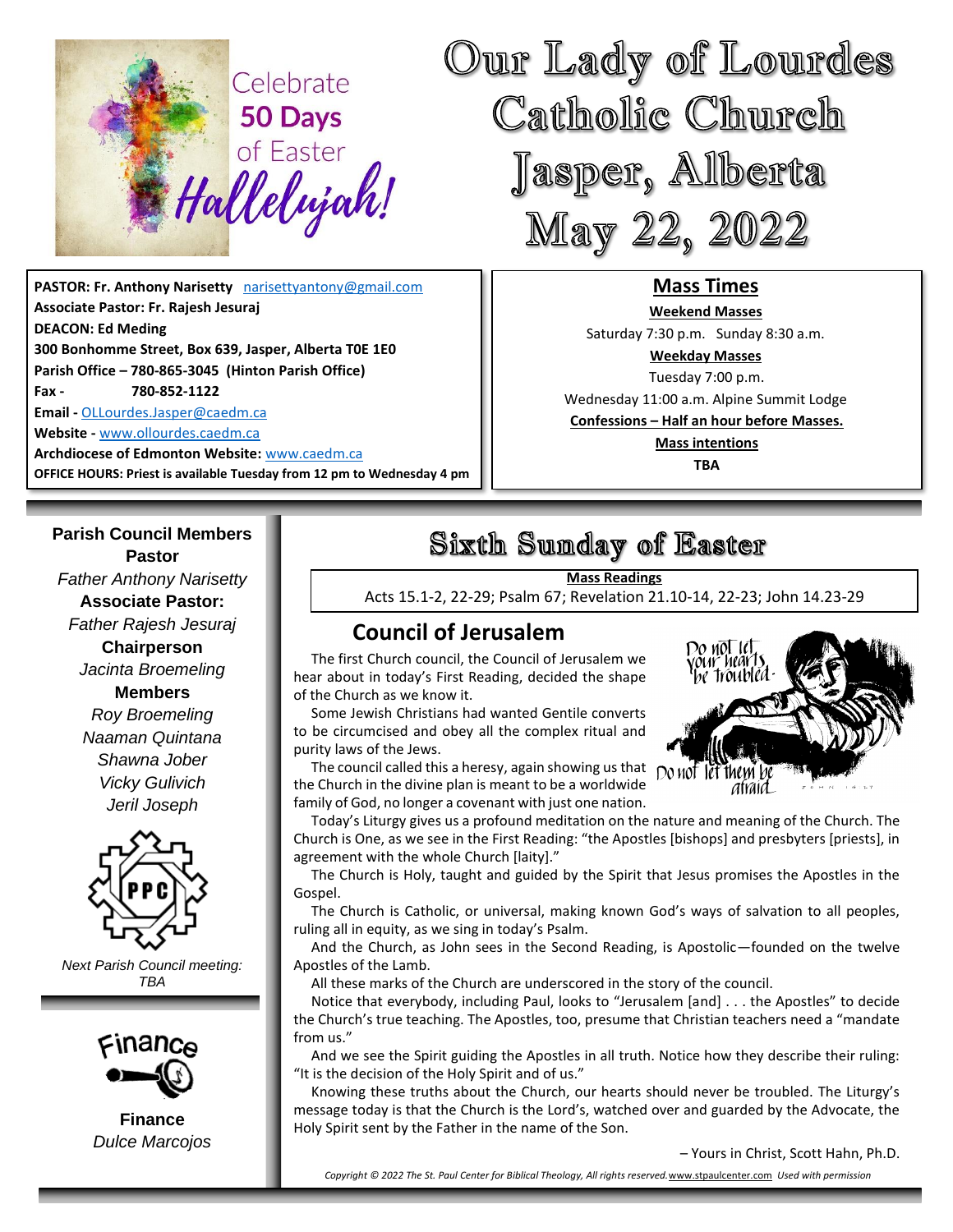#### **Parish Council members needed**

If you are interested in participating on the Parish Pastoral Council, please contact the parish office and leave a message. 780-865- 3045. We encourage you to consider assisting in this ministry*.*

#### **Knights of Columbus – Hinton Council**

All men (18 and up) from Jasper Parish are welcome to become members of the Knights of Columbus Hinton Council. Please contact Denis LaFrance for more information 780-865-3045 [www.kofc.org](http://www.kofc.org/)

#### **[KofC online video series](http://www.kofc.org/intothebreach) – Into the Breach**

**Sunday Mass with Archbishop Smith at the Basilica is on Telus Optic channel 877 at 10:30 a.m**.



With you, we rejoice in the return to gathering in person to worship God at Sunday Mass. **The COVID dispensation will be lifted as of Pentecost Sunday, on June 5, 2022:**

[https://caedm.ca/return-to-mass-covid-dispensation.../](https://caedm.ca/return-to-mass-covid-dispensation-lifted-as-of-pentecost-sunday-june-5-2022/?fbclid=IwAR08SRgOp9R_WKHhiMIEdahnpFjeGTNV4uWgtW1YL9tPc35zD00SlHZqb8w)

### **Priests are available in the parish office Tuesday from 12:00 noon to Wednesday 4:00 pm**

## SACRAMENT OF RECONCILIATION

**Tuesday and Wednesday 1/2 hour before mass**  (Confession) is also available - **By appointment**

#### **Donation options**

For parishioners who are interested in contributing to the Parish and are able at this time to continue supporting the Parish, you can now contribute using your credit card. Go to [Our Lady of Lourdes Jasper](http://www.ollourdes.caedm.ca/)  [website,](http://www.ollourdes.caedm.ca/) click on the Donate tab and complete a donation request. You can set up an account to view your donations and receive a receipt by email if you wish. Or use this [link](https://29956caedm.thankyou4caring.org/donation-page---donations-to-parishes)

# **Synod on Synodality 2021-2023**

For more information about th[e Synod.](https://caedm.ca/synod)



### **Synod Prayer**

We stand before You, Holy Spirit, as we gather together in Your name. With You alone to guide us, make Yourself at home in our hearts; Teach us the way we must go and how we are to pursue it.

We are weak and sinful; do not let us promote disorder. Do not let ignorance lead us down the wrong path nor partiality influence our actions. Let us find in You our unity so that we may journey together to eternal life and not stray from the way of truth and what is right. All this we ask of You, who are at work in every place and time, in the communion of the Father and the Son, forever and ever. Amen.

#### **Pope Francis in Canada**

Two papal websites have been launched this morning – [papalvisit.ca](https://www.papalvisit.ca/) in English and [visitepapale.ca](https://www.visitepapale.ca/) in French. More information is also available on these sites. Here is the link to His Grace's news conference this

morning: [YouTube](https://youtu.be/lTyn89fwbjE)



Please pray for safe travels for Fr. Raj who will be on vacation from May 23 to June 23

### **YOUR RETURN GIFT TO GOD**

**Weekend of May 14/15** Regular Sunday \$1237.56 Building Fund \$90.00



#### **ANNUAL APPEAL**

*(the special envelopes in your box of Collection Envelopes)* **2022 Goal:** \$4000.00

**Collected so far for 2022**: \$822.00 (20 % of Goal)

Thank you for your generous donations.

*The 10 different Catholic organizations supported by TWS:*

- Catholic Social Services
- Diocese of Mackenzie-Fort Smith
- Evangelization of Nations
- Needs of the Canadian Church
- Needs of the Church in the Holy Land
- Newman Theological College
- Pope's Pastoral Works
- St. Joseph Priests' Foundation of Edmonton
- St. Joseph Seminary
- St. Joseph's College

So, if you want to donate to the above charities, use the Annual Appeal envelopes. **Please help us meet our goal.**  For more information, please visit [www.caedm.ca/WeServe.](http://www.caedm.ca/WeServe)

*"O give thanks to the LORD, for he is good,* 

**Weekly Collection –** All cheques *must* be made out to *his steadfast love endures for ever!" Psalm 118*

Our Lady of Lourdes Catholic Church if you want a tax receipt for your donations. **This includes Together We Serve. Please note on the memo line on your cheque.** If you do not use the numbered envelopes and would like

to, please call 780-865-3045 and leave a message.

### **Support for Ukraine Ways to Donate**

**Online:** <http://eeparchy.com/donate> and select "Aid to Humanitarian Crisis." **Mail:** The Ukrainian Catholic Eparchy of Edmonton, 9645 -108 Avenue NW, Edmonton, Alberta, T5H 1A3. **Payable to:** Eparchy of Edmonton **Memo Line:** Aid to Humanitarian Crisis

#### **Safe Environment and Abuse Prevention" training**

"Called to Protect", by zoom is scheduled **TBA**. This is a requirement for all volunteers and employees in the Archdiocese 18 years and older.

[REGISTER HERE.](https://docs.google.com/forms/d/e/1FAIpQLSfxm0jY3snQo1GyamMOEowKeGzX1I_sC9-LaYr5iAg__EyQHw/viewform) We will limit the number of registered volunteers to 60 on first come basis. Helpful instructions, training material and the link to the zoom session will be sent close to the date. We appreciate your time and talent in the service of the Church